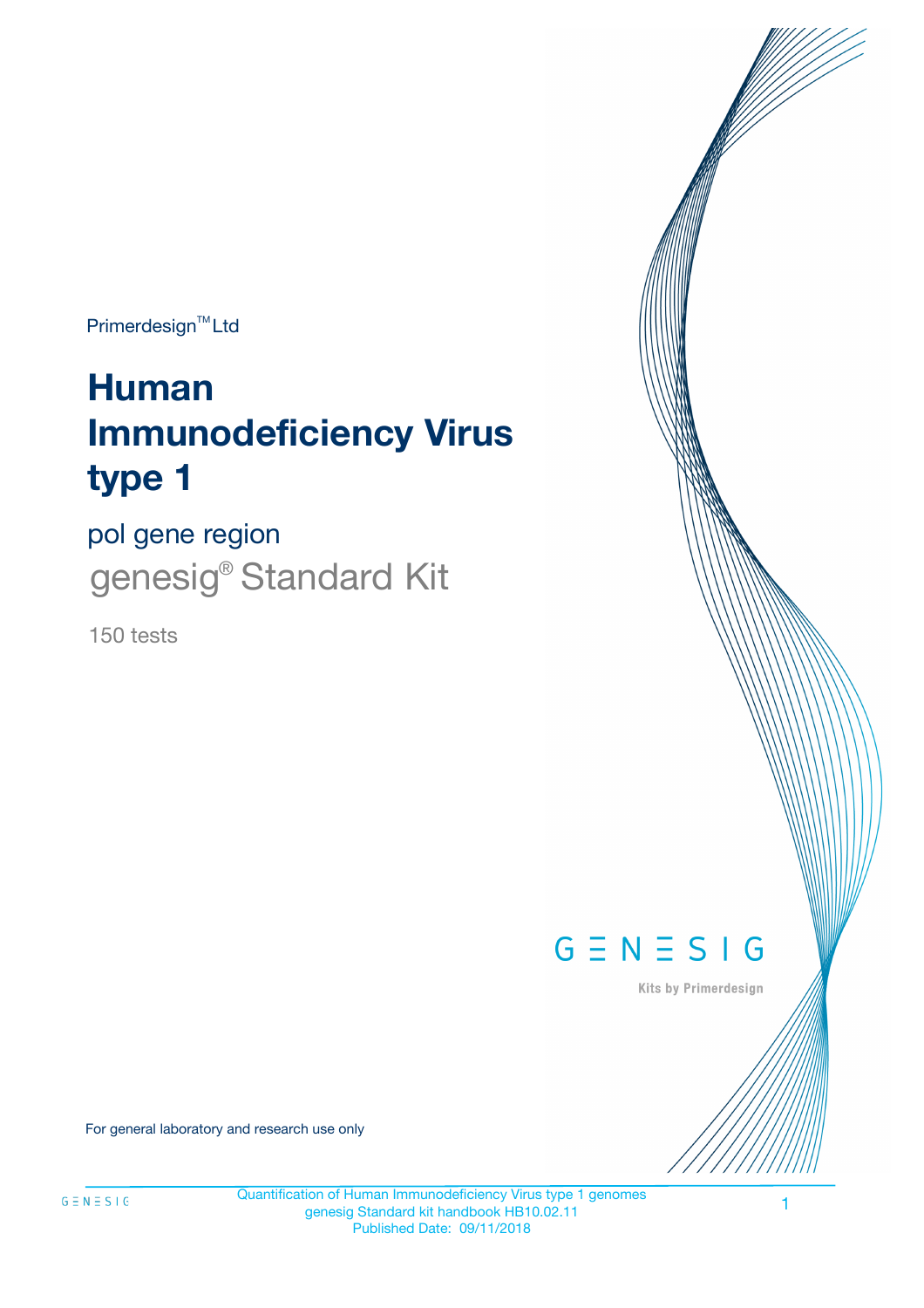### Introduction to Human Immunodeficiency Virus type 1

Human immunodeficiency virus (commonly known as HIV, and formerly known as HTLV-III and lymphadenopathy-associated virus) is a retrovirus that is the cause of the disease known as AIDS (Acquired Immunodeficiency Syndrome), a syndrome where the immune system begins to fail, leading to many life-threatening opportunistic infections.

HIV is transmitted through direct contact of a mucous membrane with a bodily fluid containing HIV, such as blood, semen, vaginal fluid, preseminal fluid or breast milk. This transmission can come in the form of: penetrative (anal or vaginal) sex; oral sex; blood transfusion; contaminated needles; exchange between mother and infant during pregnancy, childbirth, or breastfeeding; or other exposure to one of the above bodily fluids.

Infection in humans is now pandemic. As of January 2006, the Joint United Nations Programme on HIV/AIDS (UNAIDS) and the World Health Organization (WHO) estimate that AIDS has killed more than 25 million people since it was first recognized on December 1, 1981, making it one of the most destructive pandemics in recorded history. In 2005 alone, AIDS claimed an estimated 2.4—3.3 million lives, of which more than 570,000 were children. [1] A third of these deaths are occurring in sub-Saharan Africa, retarding economic growth by destroying human capital. Current estimates state that HIV is set to infect 90 million people in Africa, resulting in a minimum estimate of 18 million orphans.[2] Antiretroviral treatment reduces both the mortality and the morbidity of HIV infection, but routine access to antiretroviral medication is not available in all countries.[3]

Two species of HIV infect humans: HIV-1 and HIV-2. HIV-1 is hypothesized to have originated in southern Cameroon after jumping from wild chimpanzees (Pan troglodytes troglodytes) to humans during the twentieth century. HIV-2 is hypothesized to have originated from the Sooty Mangabey (Cercocebus atys), an Old World monkey of Guinea-Bissau, Gabon, and Cameroon. HIV-1 is more virulent, more easily transmitted and is the cause of the majority of HIV infections globally, while HIV-2 is less easily transmitted and is largely confined to West Africa.

#### **References**

1: Joint United Nations Programme on HIV/AIDS (2006). "Overview of the global AIDS epidemic", 2006 Report on the global AIDS epidemic (PDF format). Retrieved on 2006-06-08. 2: Joint United Nations Programme on HIV/AIDS. AIDS epidemic update, 2005. (PDF format) Retrieved on 2006-02-28.

3: Palella, F. J. Jr, Delaney, K. M., Moorman, A. C., Loveless, M. O., Fuhrer, J., Satten, G. A., Aschman and D. J., Holmberg, S. D. (1998). "Declining morbidity and mortality among patients with advanced human immunodeficiency virus infection. HIV Outpatient Study Investigators". N. Engl. J. Med 338 (13): 853-860. PubMed.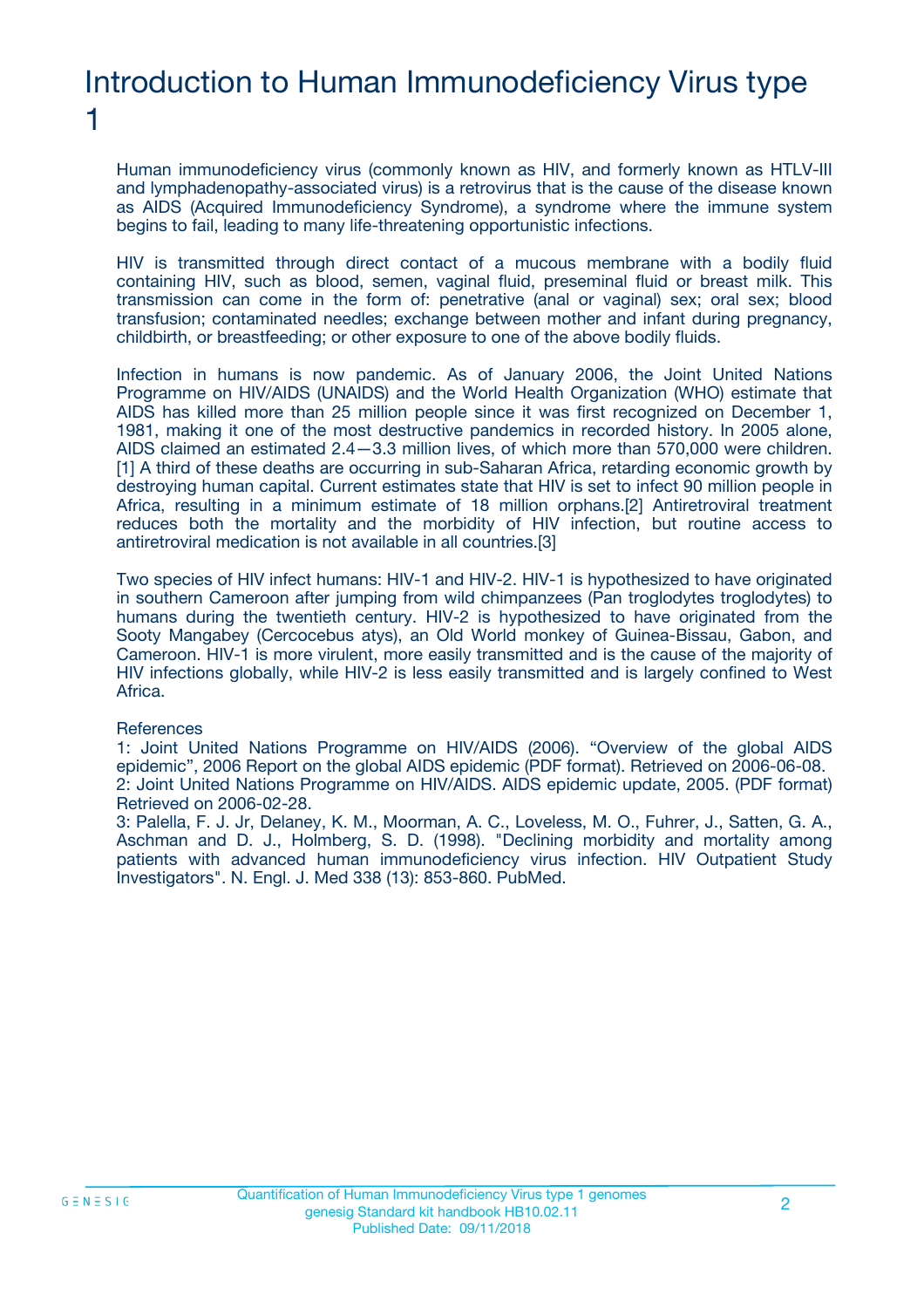# **Specificity**

The Primerdesign genesig Kit for Human Immunodeficiency Virus type 1 (HIV1) genomes is designed for the in vitro quantification of HIV1 genomes. The kit is designed to have a broad detection profile. Specifically, the primers represent 100% homology with over 95% of the NCBI database reference sequences available at the time of design.

The dynamics of genetic variation means that new sequence information may become available after the initial design. Primerdesign periodically reviews the detection profiles of our kits and when required releases new versions.

HIV-1 primers have been designed for the specific and exclusive in vitro quantification of all HIV-1 group M subtypes and does not detect groups N and O. The target sequence (pol) is highly conserved and has previously been shown to be a good genetic marker for HIV-1 detection in other real time PCR based studies (Tang N et.al 2007). The primers and probe sequences in this kit have 100% homology with over 95% of reference sequences contained in the NCBI database based on a comprehensive bioinformatics analysis. Representative sequences from each subtype are included in the polygenetic tree below.

If you require further information, or have a specific question about the detection profile of this kit then please send an e.mail to enquiry@primerdesign.co.uk and our bioinformatics team will answer your question.

Fig.1 Accession numbers for detected HIV-1 isolates

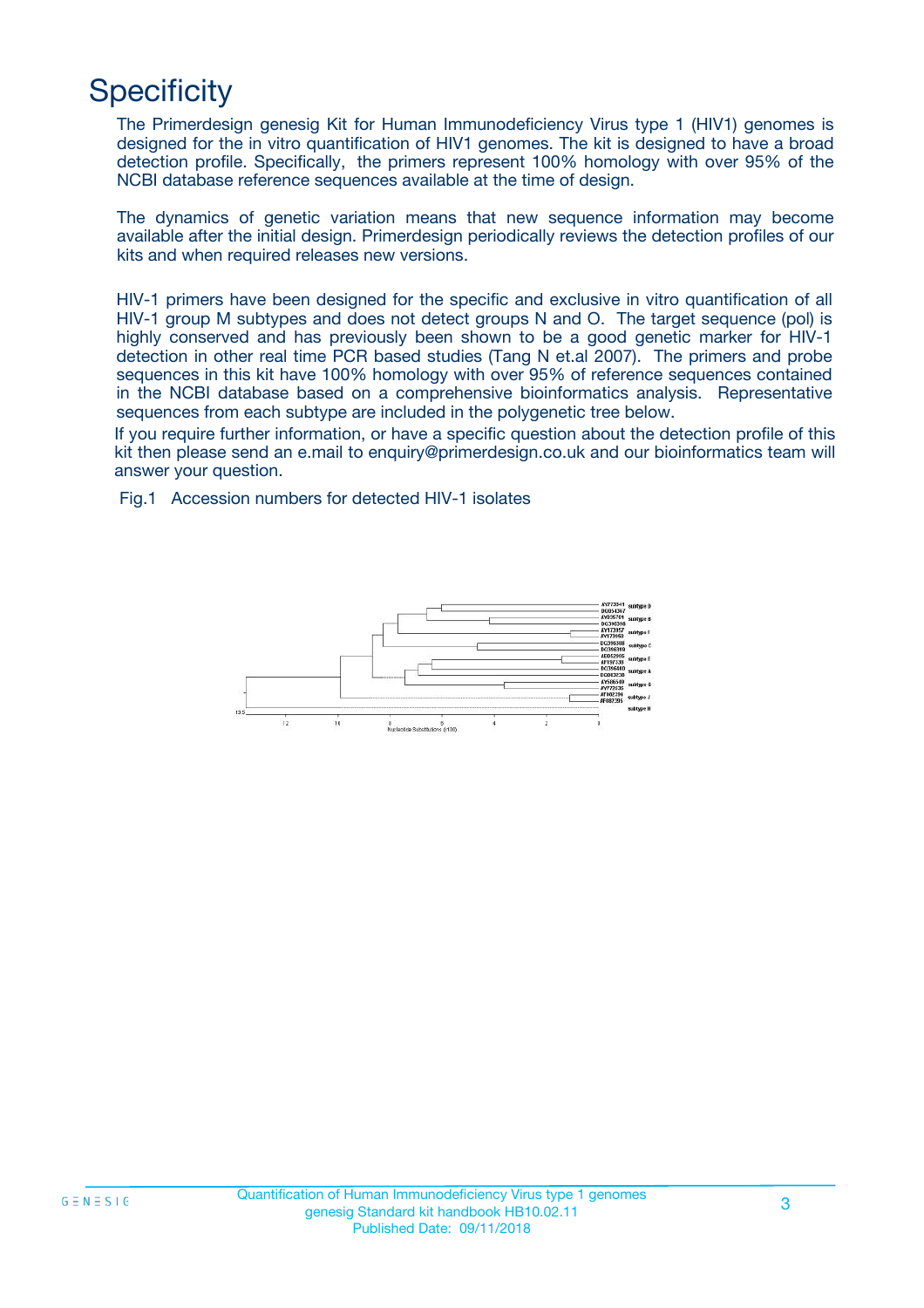### Kit contents

- **HIV1 specific primer/probe mix (150 reactions BROWN)** FAM labelled
- **HIV1 positive control template (for Standard curve RED)**
- **RNase/DNase free water (WHITE)** for resuspension of primer/probe mixes
- **Template preparation buffer (YELLOW)** for resuspension of positive control template and standard curve preparation

### **Reagents and equipment to be supplied by the user**

#### **Real-time PCR Instrument**

#### **Extraction kit**

This kit is recommended for use with genesig Easy DNA/RNA Extraction kit. However, it is designed to work well with all processes that yield high quality RNA and DNA with minimal PCR inhibitors.

**oasigTM lyophilised OneStep or Precision**®**PLUS OneStep 2X RT-qPCR Master Mix** Contains complete OneStep RT-qPCR master mix

**Pipettors and Tips**

**Vortex and centrifuge**

**Thin walled 1.5 ml PCR reaction tubes**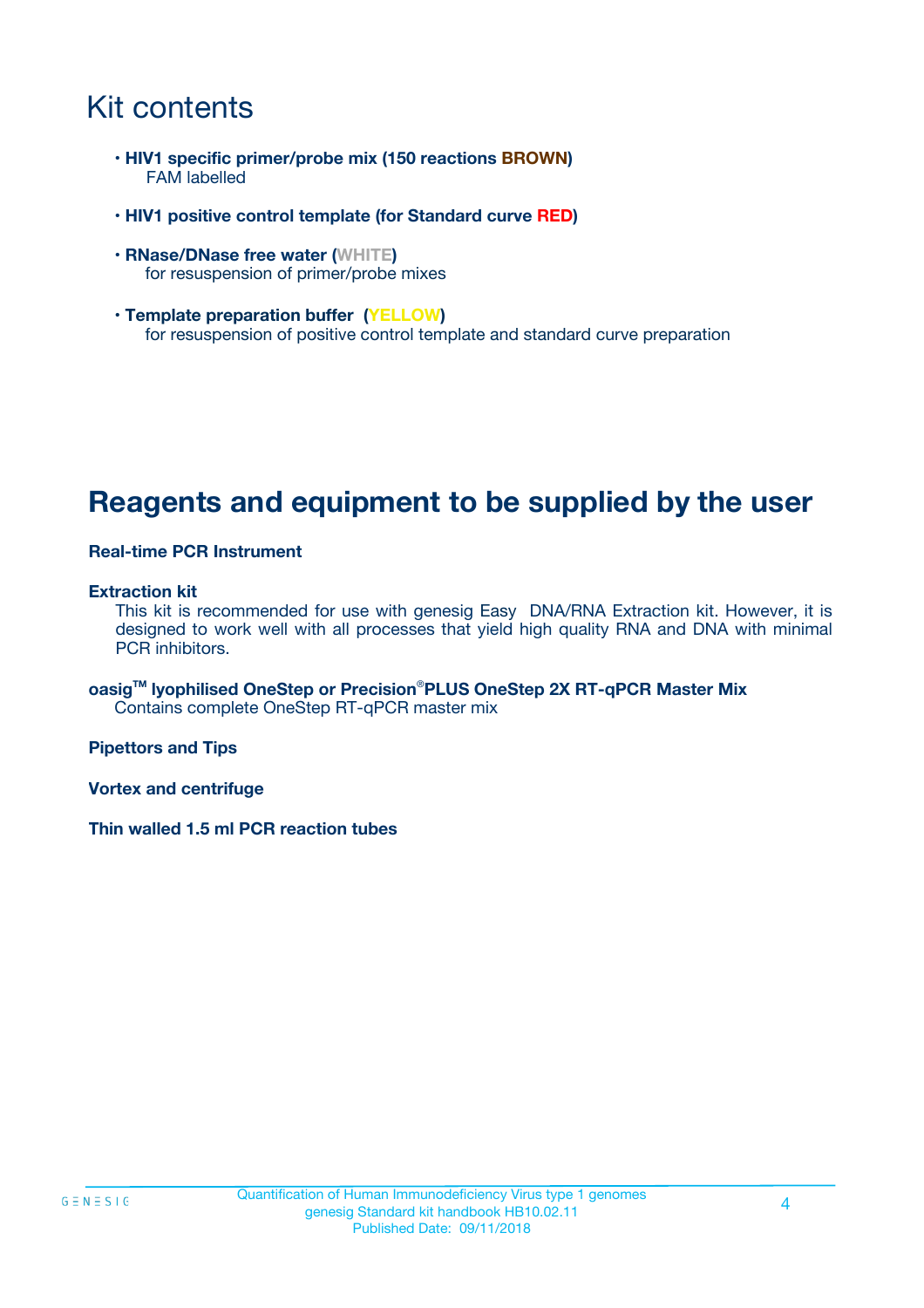### Kit storage and stability

This kit is stable at room temperature but should be stored at -20ºC on arrival. Once the lyophilised components have been resuspended they should not be exposed to temperatures above -20°C for longer than 30 minutes at a time and unnecessary repeated freeze/thawing should be avoided. The kit is stable for six months from the date of resuspension under these circumstances.

If a standard curve dilution series is prepared this can be stored frozen for an extended period. If you see any degradation in this serial dilution a fresh standard curve can be prepared from the positive control.

Primerdesign does not recommend using the kit after the expiry date stated on the pack.

### Suitable sample material

All kinds of sample material suited for PCR amplification can be used. Please ensure the samples are suitable in terms of purity, concentration, and RNA/DNA integrity. Always run at least one negative control with the samples. To prepare a negative-control, replace the template RNA sample with RNase/DNase free water.

### Dynamic range of test

Under optimal PCR conditions genesig HIV1 detection kits have very high priming efficiencies of >95% and can detect less than 100 copies of target template.

### Notices and disclaimers

This product is developed, designed and sold for research purposes only. It is not intended for human diagnostic or drug purposes or to be administered to humans unless clearly expressed for that purpose by the Food and Drug Administration in the USA or the appropriate regulatory authorities in the country of use. During the warranty period Primerdesign genesig detection kits allow precise and reproducible data recovery combined with excellent sensitivity. For data obtained by violation to the general GLP guidelines and the manufacturer's recommendations the right to claim under guarantee is expired. PCR is a proprietary technology covered by several US and foreign patents. These patents are owned by Roche Molecular Systems Inc. and have been sub-licensed by PE Corporation in certain fields. Depending on your specific application you may need a license from Roche or PE to practice PCR. Additional information on purchasing licenses to practice the PCR process may be obtained by contacting the Director of Licensing at Roche Molecular Systems, 1145 Atlantic Avenue, Alameda, CA 94501 or Applied Biosystems business group of the Applera Corporation, 850 Lincoln Centre Drive, Foster City, CA 94404. In addition, the 5' nuclease assay and other homogeneous amplification methods used in connection with the PCR process may be covered by U.S. Patents 5,210,015 and 5,487,972, owned by Roche Molecular Systems, Inc, and by U.S. Patent 5,538,848, owned by The Perkin-Elmer Corporation.

### Trademarks

Primerdesign™ is a trademark of Primerdesign Ltd.

genesig $^\circledR$  is a registered trademark of Primerdesign Ltd.

The PCR process is covered by US Patents 4,683,195, and 4,683,202 and foreign equivalents owned by Hoffmann-La Roche AG. BI, ABI PRISM® GeneAmp® and MicroAmp® are registered trademarks of the Applera Genomics (Applied Biosystems Corporation). BIOMEK® is a registered trademark of Beckman Instruments, Inc.; iCycler™ is a registered trademark of Bio-Rad Laboratories, Rotor-Gene is a trademark of Corbett Research. LightCycler™ is a registered trademark of the Idaho Technology Inc. GeneAmp®, TaqMan® and AmpliTaqGold® are registered trademarks of Roche Molecular Systems, Inc., The purchase of the Primerdesign™ reagents cannot be construed as an authorization or implicit license to practice PCR under any patents held by Hoffmann-LaRoche Inc.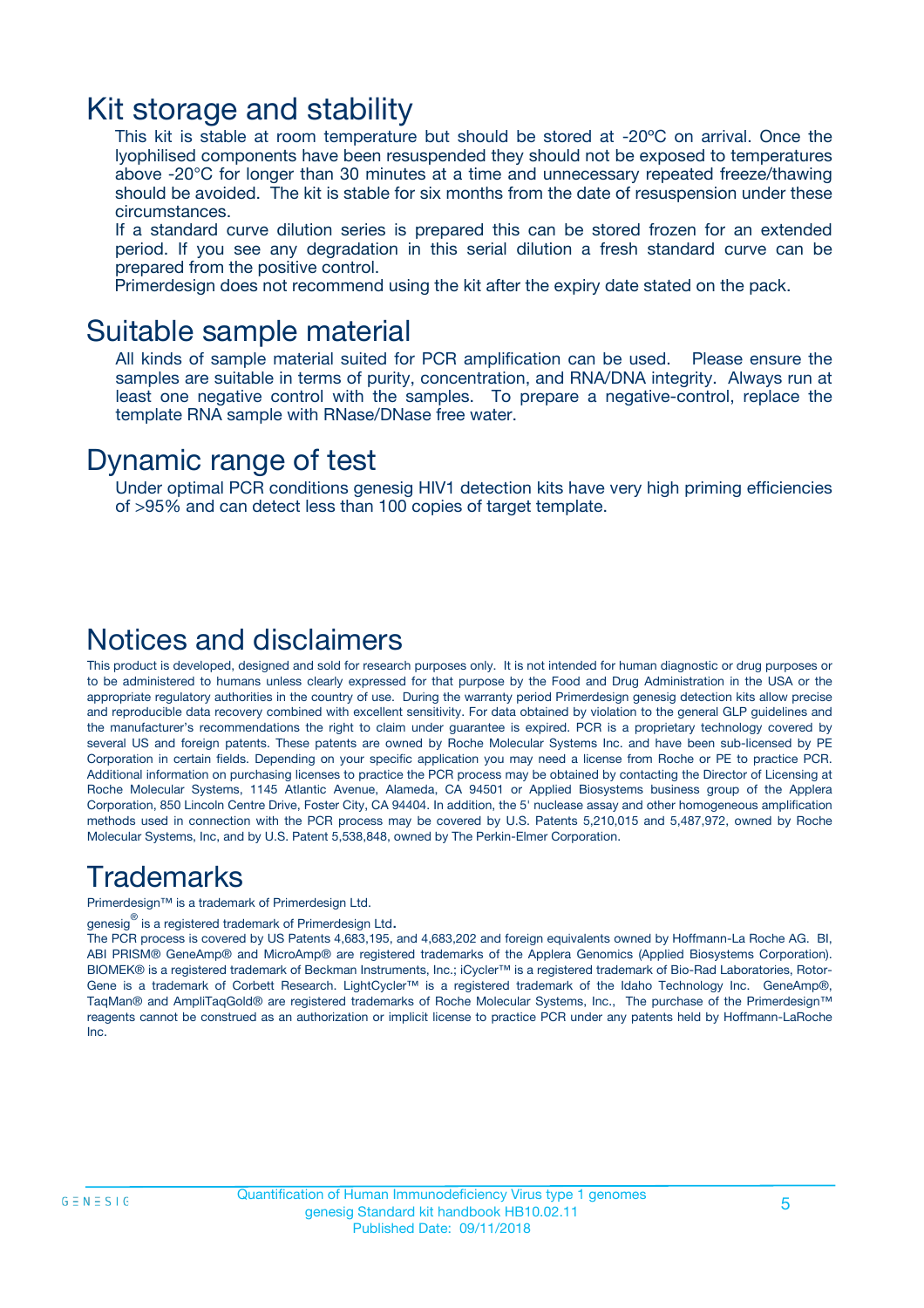## Principles of the test

#### **Real-time PCR**

A HIV1 specific primer and probe mix is provided and this can be detected through the FAM channel.

The primer and probe mix provided exploits the so-called TaqMan® principle. During PCR amplification, forward and reverse primers hybridize to the HIV1 cDNA. A fluorogenic probe is included in the same reaction mixture which consists of a DNA probe labeled with a 5`-dye and a 3`-quencher. During PCR amplification, the probe is cleaved and the reporter dye and quencher are separated. The resulting increase in fluorescence can be detected on a range of qPCR platforms.

#### **Positive control**

For copy number determination and as a positive control for the PCR set up, the kit contains a positive control template. This can be used to generate a standard curve of HIV1 copy number / Cq value. Alternatively the positive control can be used at a single dilution where full quantitative analysis of the samples is not required. Each time the kit is used, at least one positive control reaction must be included in the run. A positive result indicates that the primers and probes for detecting the target HIV1 gene worked properly in that particular experimental scenario. If a negative result is obtained the test results are invalid and must be repeated. Care should be taken to ensure that the positive control does not contaminate any other kit component which would lead to false-positive results. This can be achieved by handling this component in a Post PCR environment. Care should also be taken to avoid cross-contamination of other samples when adding the positive control to the run. This can be avoided by sealing all other samples and negative controls before pipetting the positive control into the positive control well.

#### **Negative control**

To validate any positive findings a negative control reaction should be included every time the kit is used. For this reaction the RNase/DNase free water should be used instead of template. A negative result indicates that the reagents have not become contaminated while setting up the run.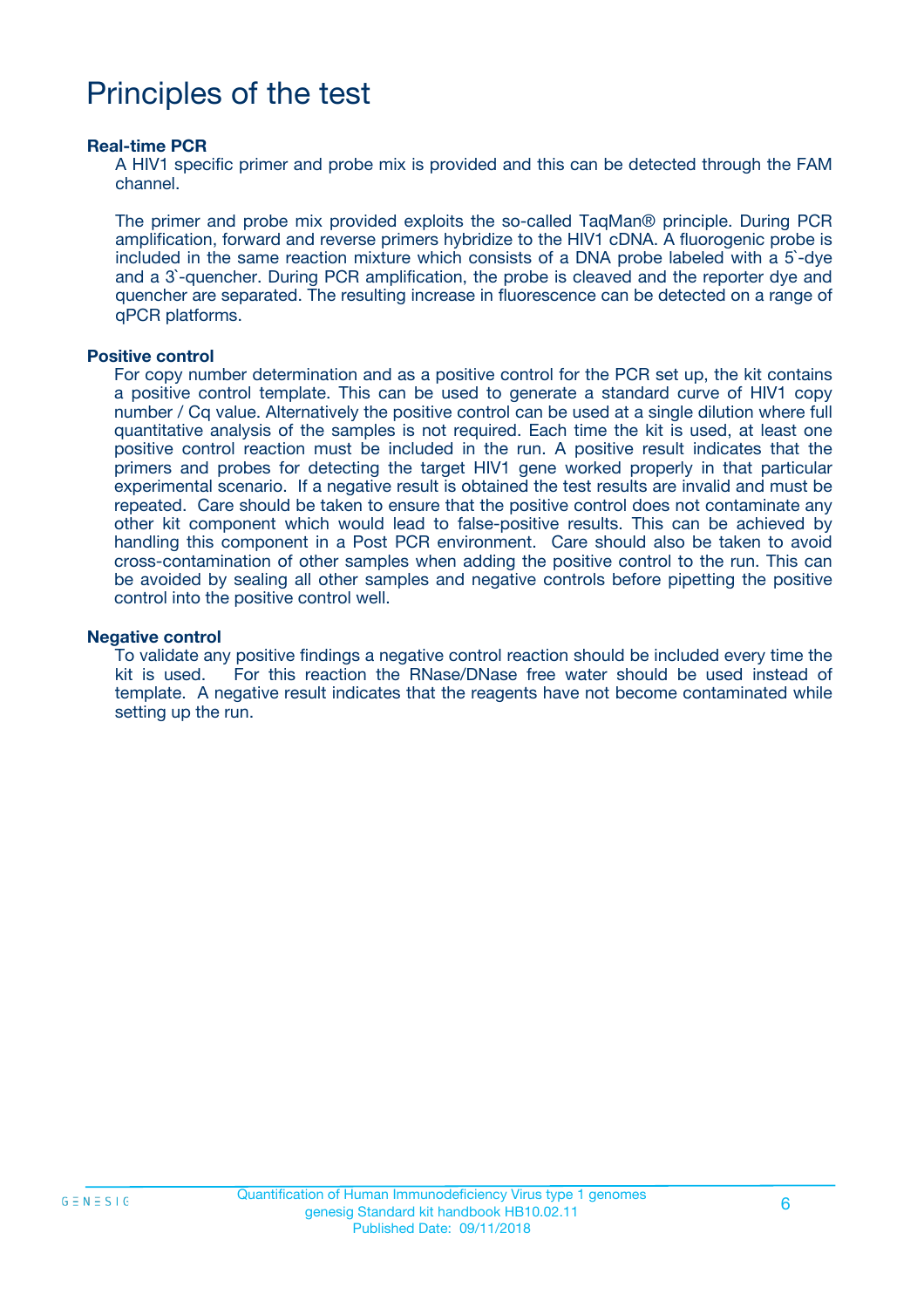### Resuspension protocol

To minimize the risk of contamination with foreign DNA, we recommend that all pipetting be performed in a PCR clean environment. Ideally this would be a designated PCR lab or PCR cabinet. Filter tips are recommended for all pipetting steps.

#### **1. Pulse-spin each tube in a centrifuge before opening.**

This will ensure lyophilised primer and probe mix is in the base of the tube and is not spilt upon opening the tube.

#### **2. Resuspend the kit components in the RNase/DNase free water supplied, according to the table below:**

To ensure complete resuspension, vortex each tube thoroughly.

| Component - resuspend in water | Volume      |
|--------------------------------|-------------|
| <b>Pre-PCR pack</b>            |             |
| HIV1 primer/probe mix (BROWN)  | $165$ $\mu$ |

#### **3. Resuspend the positive control template in the template preparation buffer supplied, according to the table below:**

To ensure complete resuspension, vortex the tube thoroughly.

| Component - resuspend in template preparation buffer |          |
|------------------------------------------------------|----------|
| <b>Post-PCR heat-sealed foil</b>                     |          |
| HIV1 Positive Control Template (RED) *               | ี 500 µl |

\* This component contains high copy number template and is a VERY significant contamination risk. It must be opened and handled in a separate laboratory environment, away from the other components.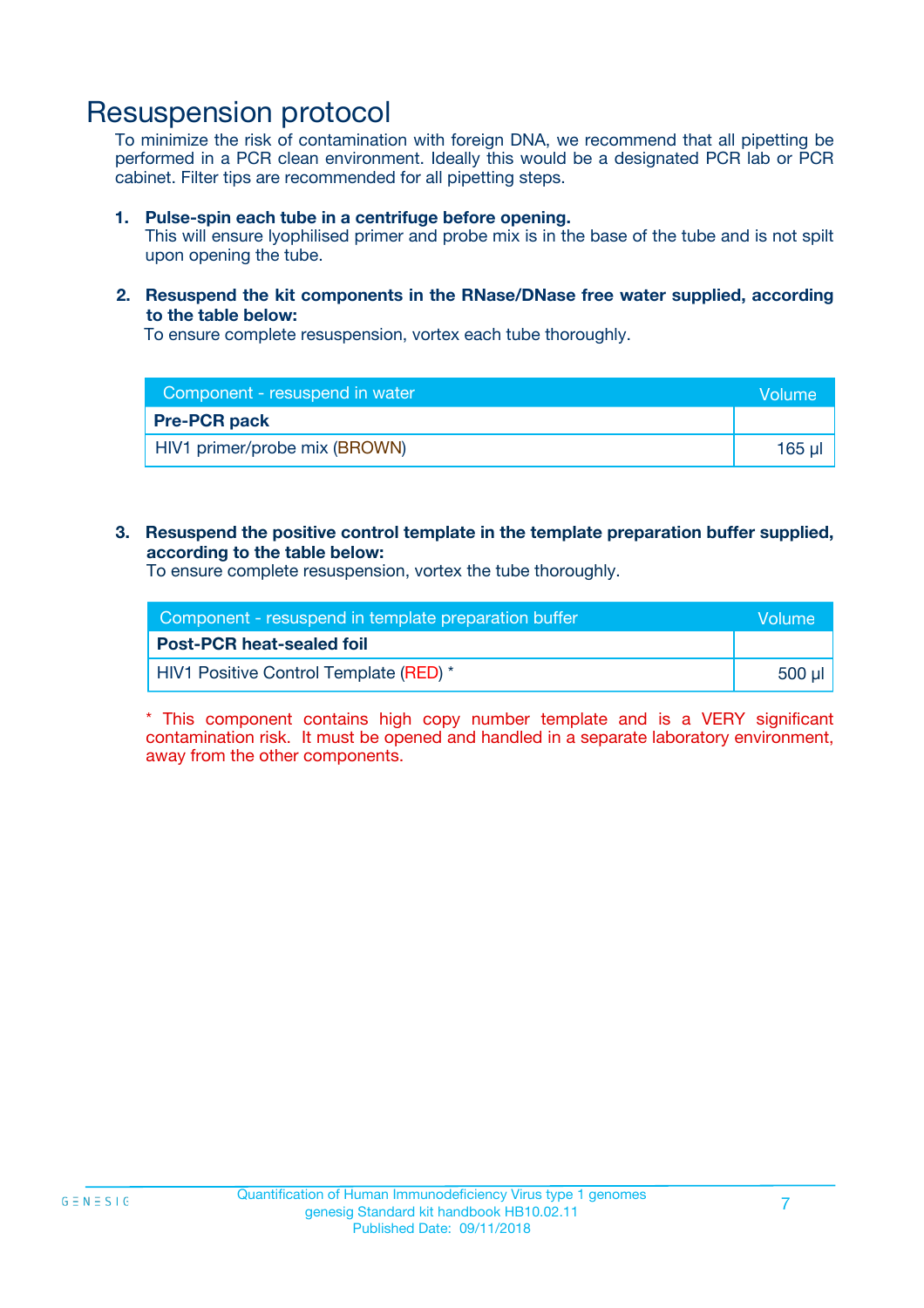### OneStep RT-qPCR detection protocol

A OneStep approach combining the reverse transcription and amplification in a single closed tube is the preferred method. If, however, a two step approach is required see page 10.

#### **For optimum performance and sensitivity.**

All pipetting steps and experimental plate set up should be performed on ice. After the plate is poured proceed immediately to the OneStep amplification protocol. Prolonged incubation of reaction mixes at room temperature can lead to PCR artifacts that reduce the sensitivity of detection.

**1. For each RNA sample prepare a reaction mix according to the table below:** Include sufficient reactions for positive and negative controls.

| Component                                                    | <b>Volume</b> |
|--------------------------------------------------------------|---------------|
| oasig OneStep or PrecisionPLUS OneStep 2X RT-qPCR Master Mix | 10 µl         |
| HIV1 primer/probe mix (BROWN)                                | 1 µI          |
| <b>RNase/DNase free water (WHITE)</b>                        | 4 µl          |
| <b>Final Volume</b>                                          | <u>15 µl</u>  |

- **2. Pipette 15µl of this mix into each well according to your qPCR experimental plate set up.**
- **3. Pipette 5µl of RNA template into each well, according to your experimental plate set up.**

For negative control wells use 5µl of RNase/DNase free water. The final volume in each well is 20ul.

**4. If a standard curve is included for quantitative analysis prepare a reaction mix according to the table below:**

| Component                                                    | Volume   |
|--------------------------------------------------------------|----------|
| oasig OneStep or PrecisionPLUS OneStep 2X RT-qPCR Master Mix | 10 µl    |
| HIV1 primer/probe mix (BROWN)                                | 1 ul     |
| <b>RNase/DNase free water (WHITE)</b>                        | $4 \mu$  |
| <b>Final Volume</b>                                          | $15 \mu$ |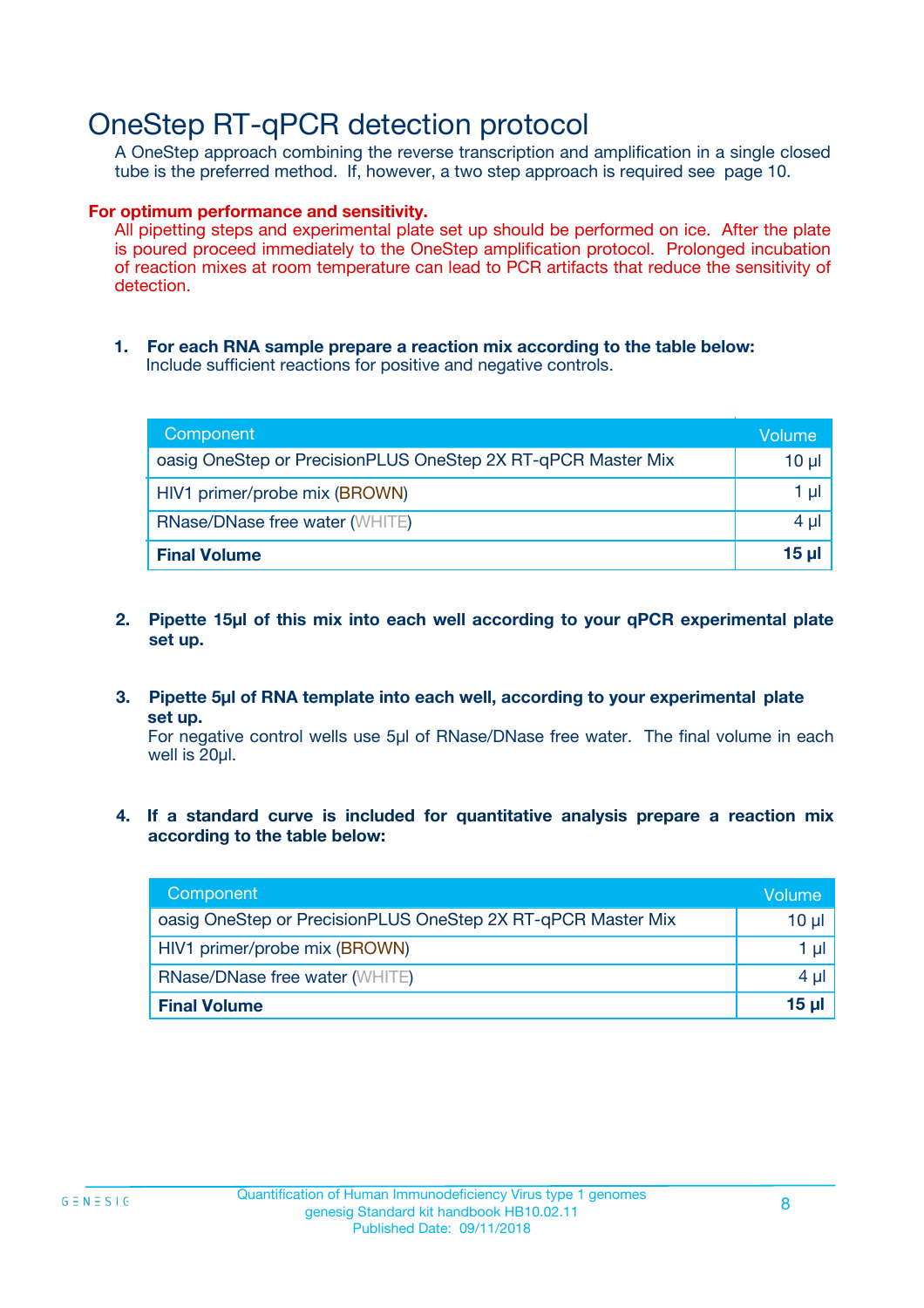#### **5. Preparation of standard curve dilution series**

- 1) Pipette 90µl of template preparation buffer into 5 tubes and label 2-6
- 2) Pipette 10µl of Positive Control Template (RED) into tube 2
- 3) Vortex thoroughly
- 4) Change pipette tip and pipette 10µl from tube 2 into tube 3
- 5) Vortex thoroughly

Repeat steps 4 and 5 to complete the dilution series

| <b>Standard Curve</b>         | Copy Number*           |
|-------------------------------|------------------------|
| Tube 1 Positive control (RED) | $2 \times 10^5$ per µl |
| Tube 2                        | $2 \times 10^4$ per µl |
| Tube 3                        | $2 \times 10^3$ per µl |
| Tube 4                        | $2 \times 10^2$ per µl |
| Tube 5                        | 20 per µl              |
| Tube 6                        | 2 per µl               |

\*The quantitative results produced by the genesig HIV1 kit can be converted to International Units by multiplying copy numbers by 64.2. This conversion factor was developed using RNA/DNA extracted (where applicable) from the WHO International Standard for HIV1.

Users of this kit are advised that the conversion factor serves as a guide. For the highest level of accuracy, it is best practice to calculate conversion factors independently using the WHO International Standard. If unsure, please contact your local sales representative for details regarding the generation of the conversion factor to ensure it is applied in the most appropriate fashion.

**6. Pipette 5µl of standard template into each well for the standard curve according to your plate set up**

The final volume in each well is 20ul.

# OneStep RT-qPCR amplification protocol

Amplification conditions using oasig OneStep or PrecisionPLUS OneStep 2X RT-qPCR Master Mix.

|             | <b>Step</b>                  | <b>Time</b>      | <b>Temp</b>    |
|-------------|------------------------------|------------------|----------------|
|             | <b>Reverse Transcription</b> | $10 \text{ min}$ | 55 °C          |
|             | Enzyme activation            | 2 min            | $95^{\circ}$ C |
| Cycling x50 | Denaturation                 | 10 <sub>s</sub>  | 95 °C          |
|             | <b>DATA COLLECTION *</b>     | 60 s             | $60^{\circ}$ C |

\* Fluorogenic data should be collected during this step through the FAM channel